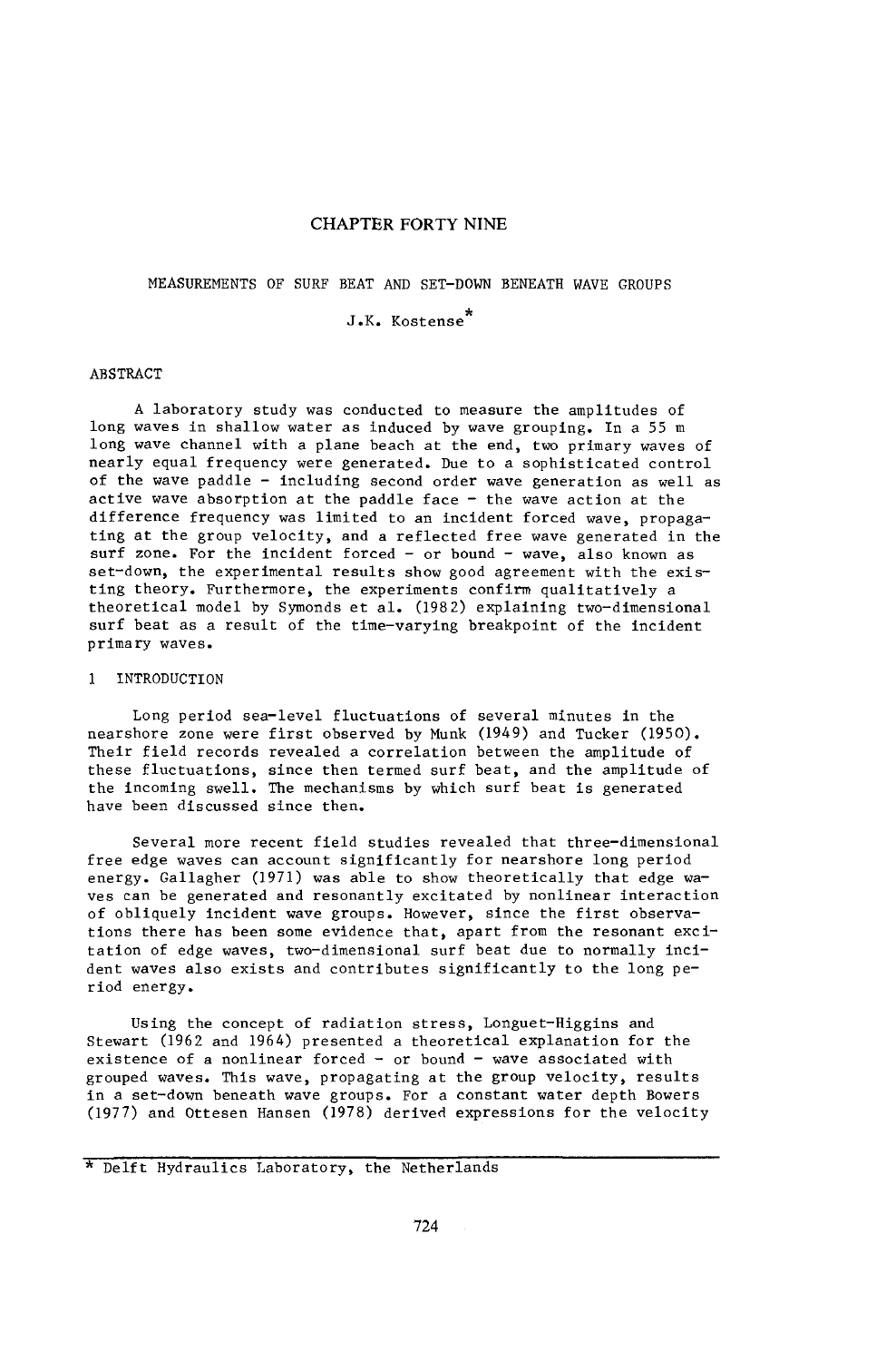potential and the surface elevation of the bound long wave, using a Stokes expansion of the wave equations to the second order.

Referring to Tucker's observations, showing at some distance offshore a time lag of several minutes between the envelope of the incoming swell and the measured long wave, Longuet-Higgins and Stewart (1962) suggested that the incident bound wave is reflected from the surf zone and is radiated seaward as a free long wave, resulting in two-dimensional surf beat. However, no mechanism was proposed for this phenomenon. More recently, Symonds, Huntley and Bowen (1982) presented a theoretical model explaining the generation of free long waves, radiating seaward from a plane beach, as a result of the time-varying position of the breakpoint of normally incident grouped waves. Shoreward of the breakpoint standing wave solutions are found. This model has been extended by Symonds and Bowen (1984) to describe the long wave solutions generated over any offshore profile, including barred topographies.

Apart from coastal processes, surf beat is of special importance for the resonant excitation of harbour basins and moored structures. However, until recently a correct reproduction of these waves in physical models has been hampered for two reasons. Firstly, if a wave paddle is programmed to produce the primary waves only, the boundary conditions at the paddle are not fulfilled for the bound long waves. This results in the generation of spurious free long waves, as already pointed out by Bowers (1977). Secondly, disturbances occur when reflected long waves are re-reflected from the paddle. Flick et al. (1980) show that for critical frequencies this may even result in resonance, which makes model testing on surf beat phenomena virtually impossible. In the following sections methods to prevent both types of disturbances are discussed. Moreover, experimental results on both set-down beneath wave groups and free long waves generated in the surf zone and radiated seaward, are presented.

#### <sup>2</sup> EXPERIMENTAL SET-UP

The experiments were carried out in a glass-wall wave channel of the Delft Hydraulics Laboratory. The channel is 55 m long, 1.0 m wide and 1.2 m high.



#### Fig. <sup>1</sup> Sketch of the wave channel

The facility is equiped with a hydraulically driven cradle-type wave generator which was operated in the piston mode only. For all tests a primary wave system made up of two frequencies was generated in a water depth of 0.50 m. These waves broke on a plane cemented beach of a  $1:20$  slope (see Fig. 1).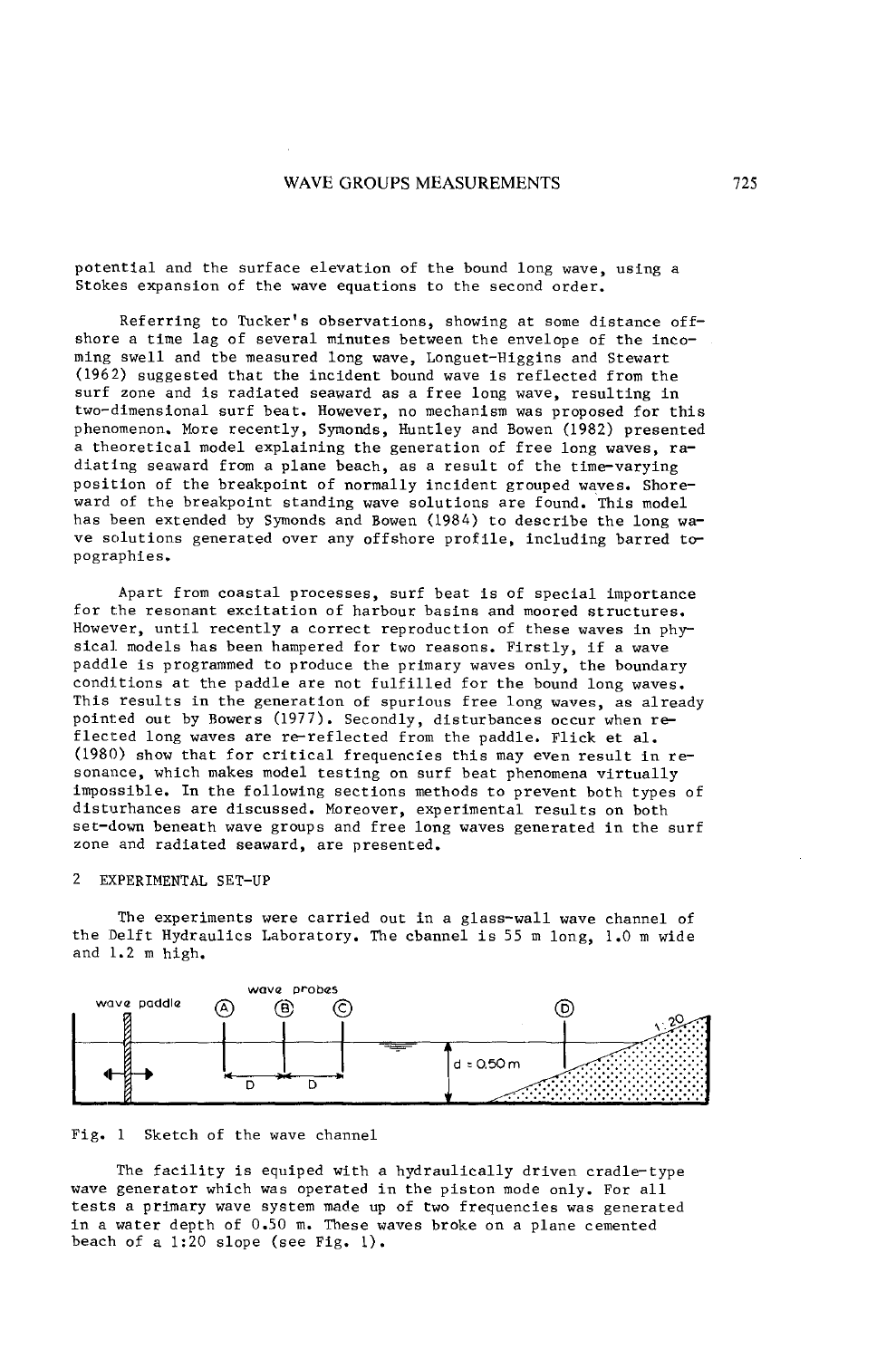### 3 WAVE PADDLE CONTROL

Excluding reflection from the beach, the first-order water surface elevation in the wave channel is given by:

$$
\eta = \hat{\eta}_1 \cos(\omega_1 t - k_1 x - \phi_1) + \hat{\eta}_2 \cos(\omega_2 t - k_2 x - \phi_2)
$$
 (1)

Application of the classical wave paddle control for the generation of these bichromatic waves will induce a secondary wave motion at the difference frequency, which may consist of the following four components:

incident bound wave :  $\zeta_{\tt ib}$  cos( $\Delta \omega$ t -  $\Delta \text{kx}$  -  $\phi_{\tt ib}$ ) incident free wave  $\qquad$ :  $\zeta_{\pm \epsilon}$  cos( $\Delta \omega t - \kappa x - \phi_{\pm \epsilon}$ ) reflected bound wave :  $\hat{\zeta}_{\text{rb}}$  cos( $\Delta \omega t + \Delta k x - \phi_{\text{rb}}$ ) reflected free wave :  $\hat{\zeta}_{\text{rf}}$  cos( $\Delta \omega t$  +  $\kappa x - \phi_{\text{rf}}$ )

where  $\Delta k$ , the wave number of the bound waves, equals  $k_1 - k_2$ , and the wave number of the free waves  $\kappa$  is coupled to the wave group frequen $cy \Delta\omega$  by the dispersion relation:

$$
(\Delta\omega)^2 = (\omega, -\omega_0)^2 = \text{gK} \tanh \kappa \, d \tag{2}
$$

Ottesen Hansen (1978) shows that the amplitude of a bound wave is proportional to the product of the amplitudes of the corresponding primary waves. For the present study the 1:20 slope results in reflection coefficients for the primary waves of a few per cent. Therefore, the amplitudes of the reflected bound waves are negligible.

One of the objectives of the study was to measure the amplitude of the outgoing free long wave generated in the surf zone. To be able to do this, it is essential that all reflected low frequency energy is related to the outgoing free long wave only. However, without taking any precautions, and in spite of the mild slope of the beach, any incident free long wave will almost fully reflect due to its low steepness. Consequently, incident free long waves have to be avoided. In a wave channel there are two main reasons for the occurrence of these waves. Firstly, if a wavemaker is programmed to produce the primary wave system without the associated secondary bound wave, the boundary conditions at the paddle face are not fulfilled to second order. This results in the generation of spurious free long waves propagating onto the beach. Ottesen Hansen et al. (1980) give the theoretical expressions for these waves. Barthel et al. (1983) describe in detail how to correct the control signal for the wave paddle to second order, and verify this method, both for bichromatic wave systems and random waves. Secondly, free long waves reflected from the surf zone will re-reflect from the paddle face, resulting in another incident free wave. To prevent this, a recently developed device for active wave absorption has been applied. The special features of this electronic compensation are the capability of absorbing both primary and secondary waves and the independency of the mass of the paddle on the absorbing capacity.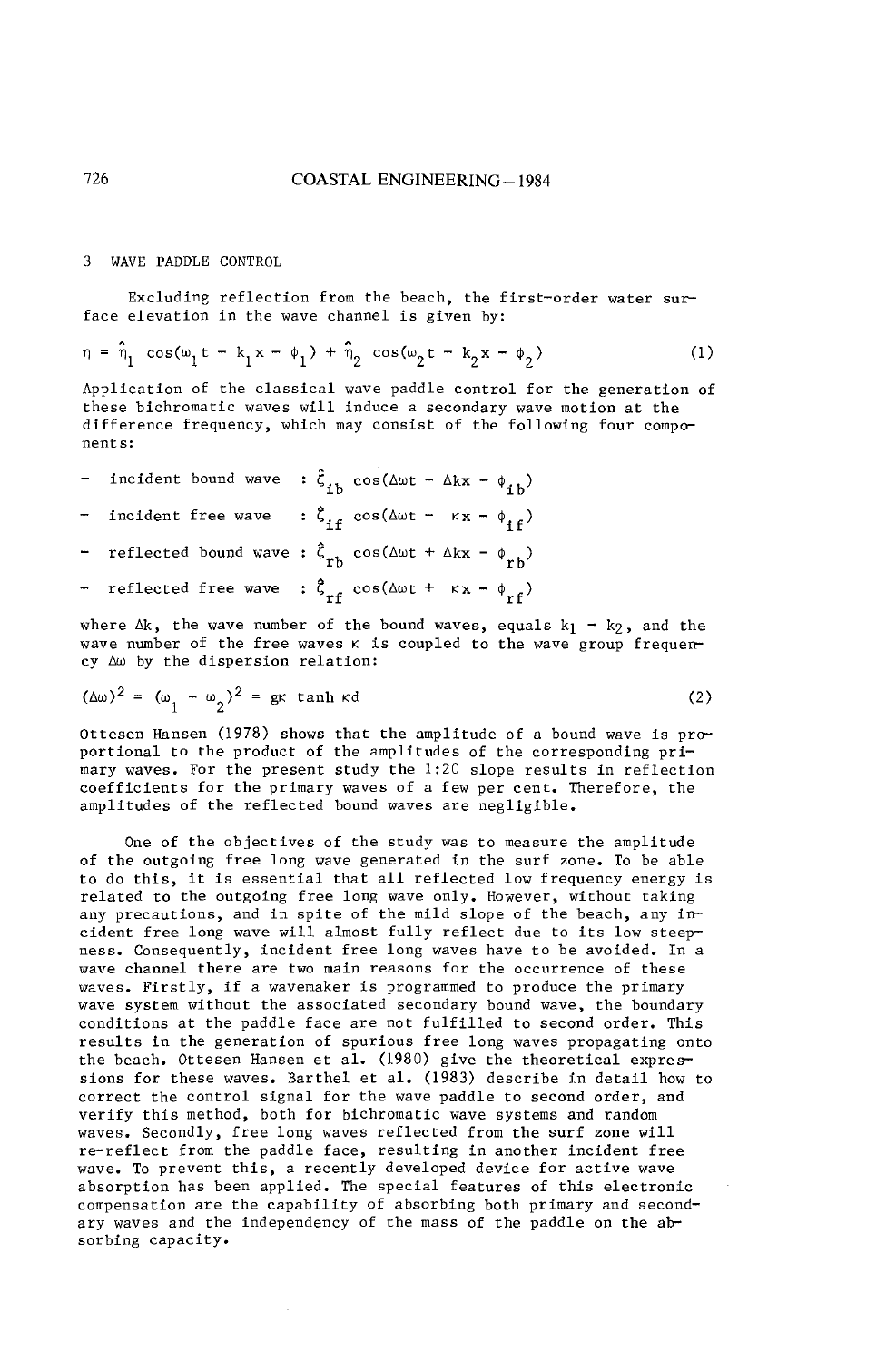The effect of second-order wave generation as well as active wave absorption on the resulting wave motion in the wave channel is illustrated in Figures 2a to 2d. These figures show respectively, from above to below, the control signal for the wave paddle, the wave signal recorded by the middle probe, and filtered low frequency signals at three increasing distances from the paddle (see Figure 1). Comparing these figures the effect of active wave absorption is obvious. The low frequency recordings obtained without absorption show instabilities  $-$  partly due to resonances in the channel  $-$  which almost completely vanish in the recordings obtained with absorption. An extra advantage of active wave absorption is the drastic reduction in time for a test series. Without absorption the low frequency water motion continues quite some time after the wavemaker is stopped, whereas with absorption one test can be started almost immediately after another. The effect of second-order wave generation can be seen best in the left-hand side of the figures, when the reflected waves are not yet interfering with the incident ones. If the wave generation is restricted to first order, the earliest long waves have different amplitudes at different positions. This is due to the interaction between the bound waves and the spurious free waves, which have different phase velocities. As shown in Figures 2c and 2d second-order wave generation results in equal amplitudes of the earliest waves at all positions, indicating that the spurious free waves are suppressed effectively.

#### 4 MEASURING PROCEDURES

a ,

Water surface elevations were measured by means of resistance type wave gauges. Although incident bound waves and reflected free waves can be distinguished using two probes only, it was decided to use a set of three probes to check the effectiveness of the suppression of the incident free waves. These probes were positioned above the horizontal bed at equal distances D (see Figure 1).

The analysis to obtain surf beat amplitudes is restricted to waves having the wave group frequency  $\Delta\omega$ . Thus, at a specific position  $x = x_A$  in the channel, the low frequency surface elevation  $\zeta_A$  can be written as:

$$
\zeta_{A} = \hat{\zeta}_{1b} \cos(\Delta\omega t - \Delta k x_{A} - \phi_{1b}) + \hat{\zeta}_{1f} \cos(\Delta\omega t - \kappa x_{A} - \phi_{1f}) + + \hat{\zeta}_{rf} \cos(\Delta\omega t + \kappa x_{A} - \phi_{rf})
$$
\n(3)

The recorded signals were low-pass filtered. To obtain the local amplitudes at the fundamental, the low frequency signals were decomposed by means of a Fourier analysis. The Fourier series of the signal recorded at  $x = x_A$  can be written as:

$$
\zeta_{\mathbf{A}} = \frac{\omega_{\mathbf{0}, \mathbf{A}}}{2} + a_{\mathbf{A}} \cos \Delta \omega t + b_{\mathbf{A}} \sin \Delta \omega t + \cdots \text{ higher harmonics} \tag{4}
$$

For positions  $x = x_B$  and  $x = x_C$  similar equations can be formulated, resulting in a set of <sup>6</sup> equations. For the applied analysis it is essential that the Fourier series refer to the identical time interval of the simultaneous signals. Choosing the origin of the x-axls at the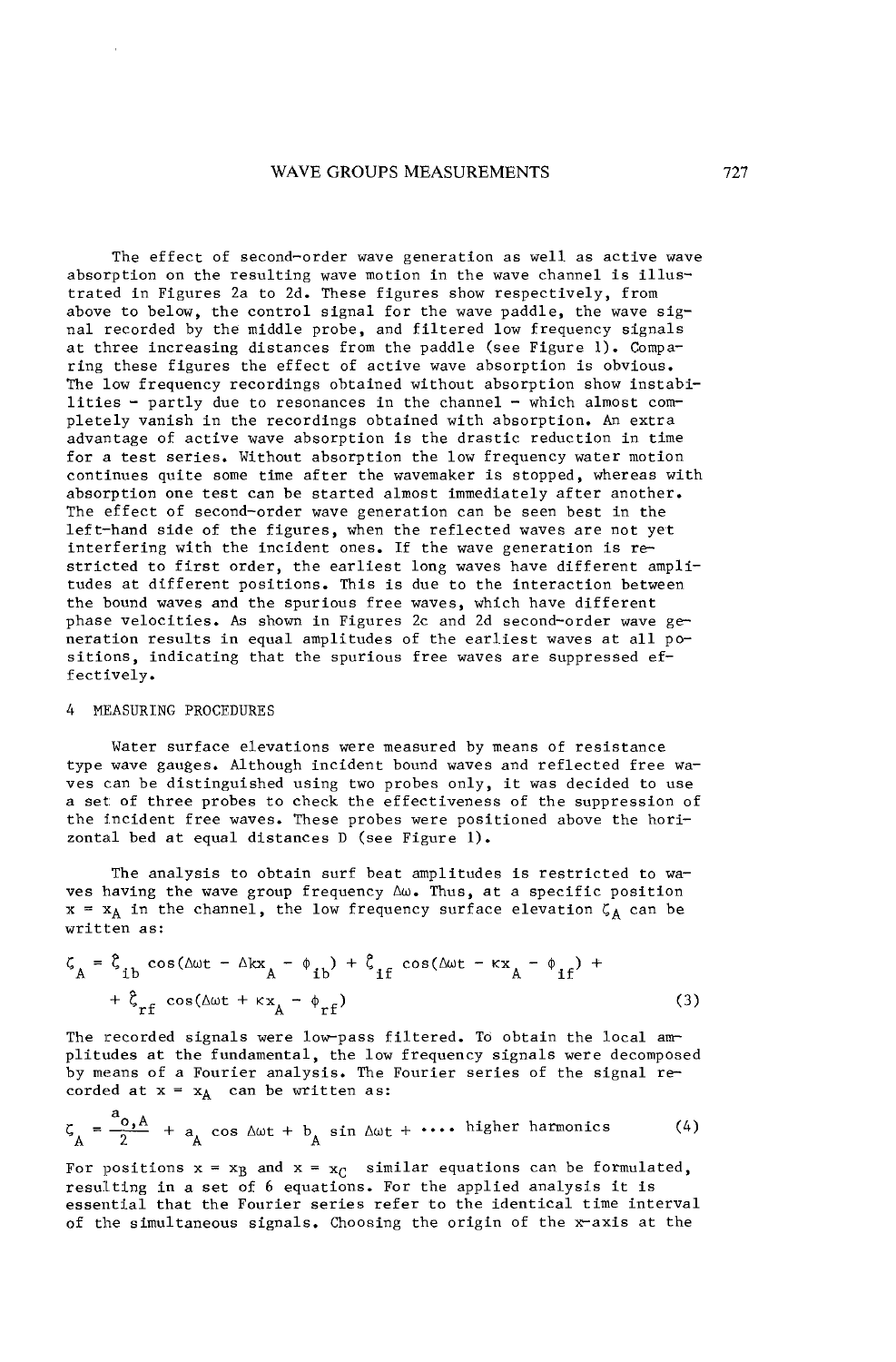728 COASTAL ENGINEERING-1984





b. with octive wave absorption; first order wove generotion

# Fig. 2 Typical recordings for different wave-paddle control techniques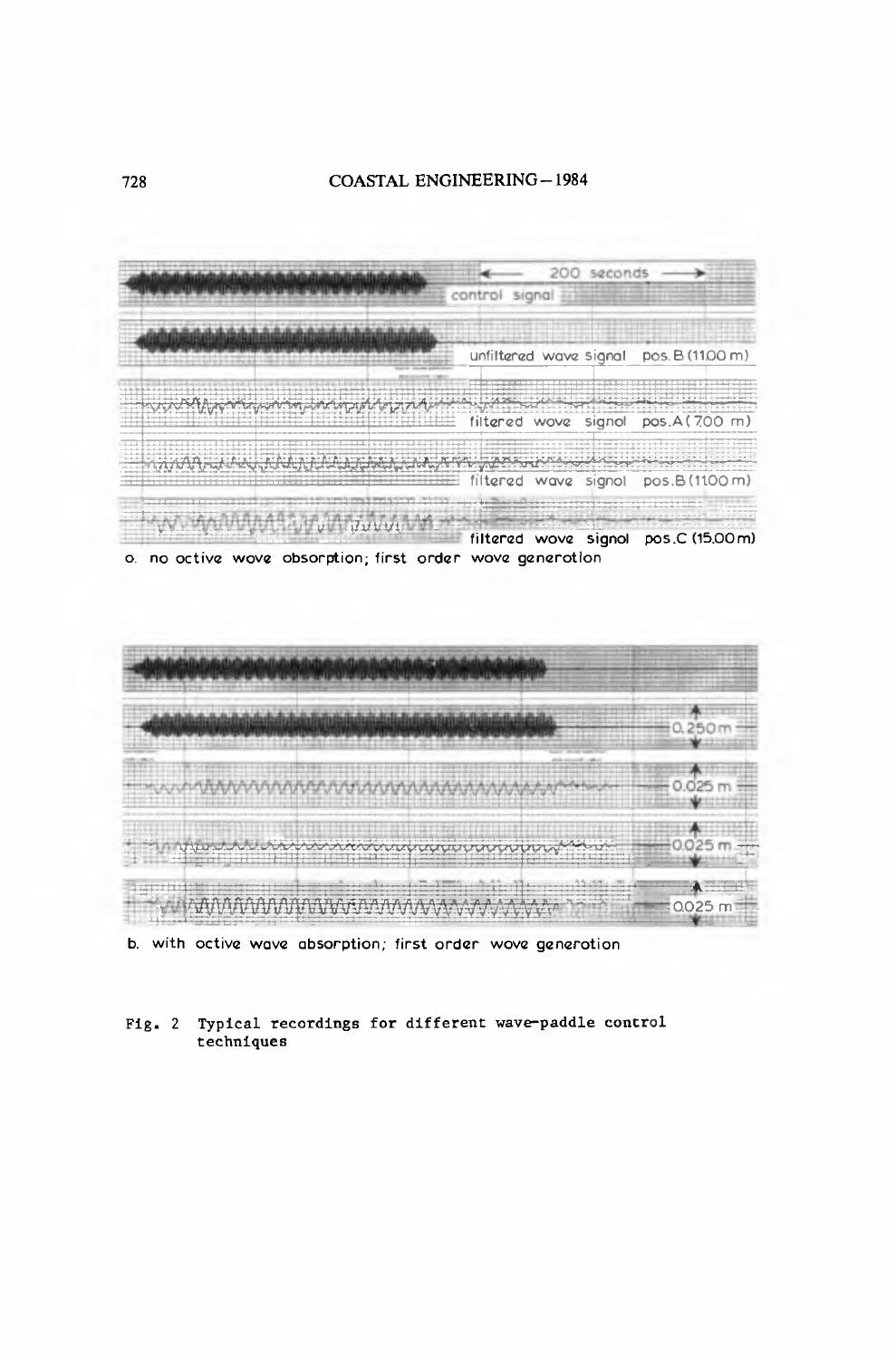

c. no active wave absorption; second order wave generation



d. with active wave absorption second order wave generation

Fig. 2 (contd.) Typical recordings for different wave-paddle control techniques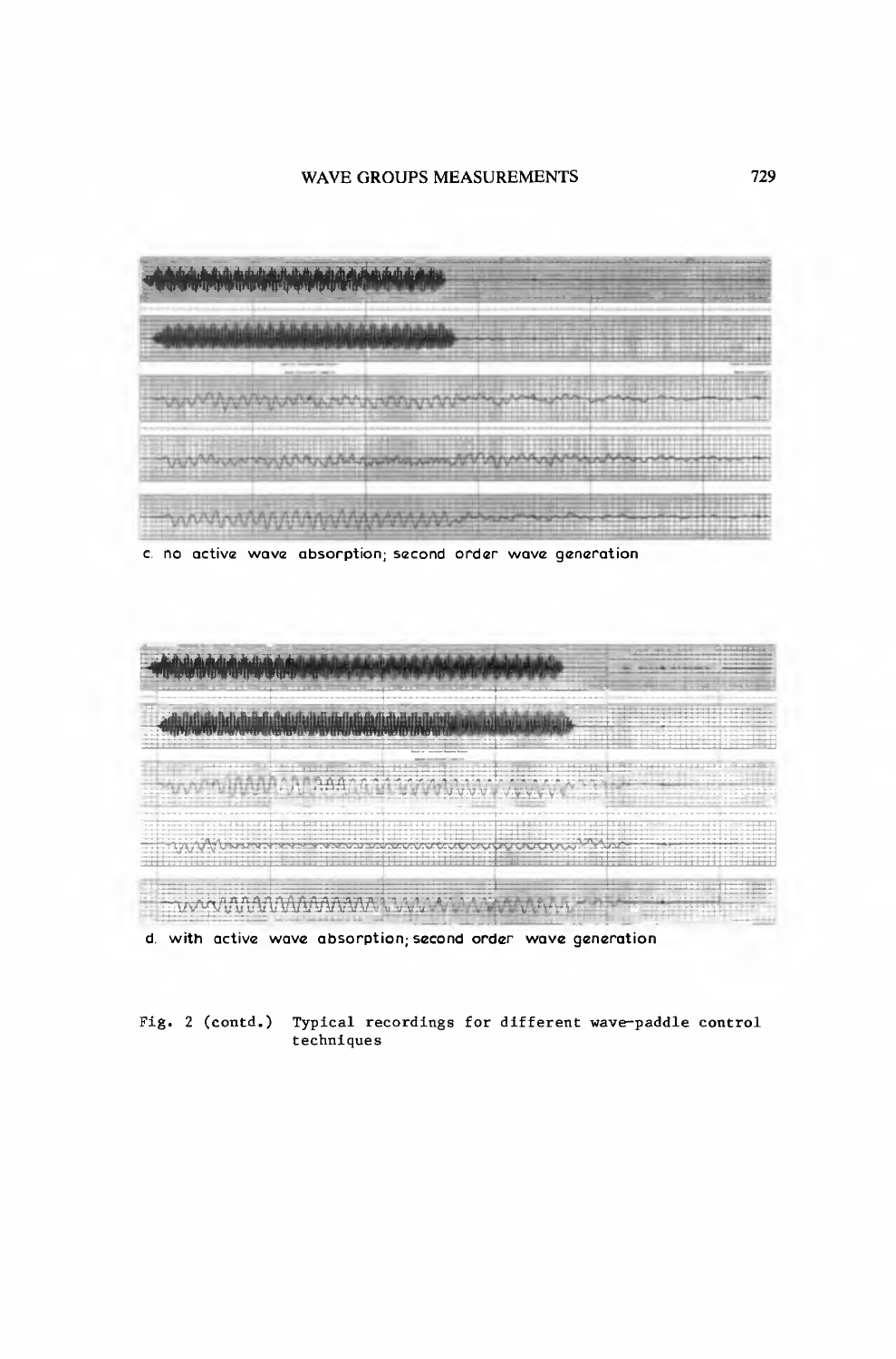middle probe, i.e.  $x_R = 0$ , after some trigonometry the following expressions can be obtained:

$$
C_{\text{1b}} = \zeta_{\text{1b}} \cos \phi_{\text{1b}} = \frac{(a_{\text{A}} + a_{\text{C}})/2 - a_{\text{B}} \cos \kappa D}{\cos \Delta k D - \cos \kappa D}
$$
(5)

$$
S_{\text{1b}} = \zeta_{\text{1b}} \sin \phi_{\text{1b}} = \frac{(b_{\text{A}} + b_{\text{C}})/2 - b_{\text{B}} \cos \kappa D}{\cos \Delta k D - \cos \kappa D} \tag{6}
$$

$$
C_{\text{if}} = \zeta_{\text{if}} \cos \phi_{\text{if}} = \frac{(-b_A + b_C)/2 + a_B \sin \kappa D - C_{\text{if}} (\sin \Delta k D + \sin \kappa D)}{2 \sin \kappa D} \tag{7}
$$

$$
S_{\text{if}} = \hat{\zeta}_{\text{if}} \sin \phi_{\text{if}} = \frac{(a_{A} - a_{C})/2 + b_{B} \sin \kappa D - S_{\text{if}} (\sin \Delta k D + \sin \kappa D)}{2 \sin \kappa D} \tag{8}
$$

$$
C_{\mathbf{rf}} = \hat{\zeta}_{\mathbf{rf}} \cos \phi_{\mathbf{rf}} = a_{\mathbf{B}} - C_{\mathbf{ib}} - C_{\mathbf{if}}
$$
\n(9)

$$
S_{rf} = \hat{\zeta}_{rf} \sin \phi_{rf} = b_B - S_{1b} - S_{1f}
$$
 (10)

The amplitudes of all long waves can be simply obtained from these  $ex$ pressions. The Fourier series were determined for 20 individual subsequent long waves. In this way, the average value as well as the standard deviation of  $\bm{\zeta}_\mathbf{ib},\ \bm{\zeta}_\mathbf{if},\$  and  $\bm{\zeta}_\mathbf{rf}$  could be obtained. Subsequent<del>-</del> ly, the test was repeated with an adjusted control signal for the wave paddle. An extra long wave, having the same amplitude as the free incident wave obtained in the former test hut with a phase shift of 180°, was generated. The test with an optimum control of the wave paddle, in other words the test resulting in the lower computed amplitude of the incident free wave - in most cases some tithes of a millimeter -, was selected for the final analysis. Sometimes, the original control was even better than the second one, suggesting that at the optimum control, the computed amplitude of the incident free wave should be considered as an indicator for the accuracy of the applied analysis instead of being considered as a real wave. Therefore, for the final analysis, it was assumed that there is no incident free wave at all, which means that the second term at the right-hand side of equation (3) is omitted. Now, the recordings of two probes suffice to compute  $\hat{\zeta}_{\texttt{ib}}$  and  $\hat{\zeta}_{\texttt{rf*}}$  Choosing the origin of the x-axis in between probes A and B yields the following set of equations:

$$
C_{\text{1b}} = \xi_{\text{1b}} \cos \phi_{\text{1b}} = \frac{(a_{\text{A}} + a_{\text{B}}) \sin(\kappa \frac{D}{2}) - (b_{\text{A}} - b_{\text{B}}) \cos(\kappa \frac{D}{2})}{2 \sin[(\kappa + \Delta k) \frac{D}{2}]}
$$
(11)

$$
S_{1b} = \hat{\zeta}_{1b} \sin \phi_{1b} = \frac{(a_{A} - a_{B}) \cos(\kappa D/2) + (b_{A} + b_{B}) \sin(\kappa D/2)}{2 \sin[(\kappa + \Delta k)D/2]}
$$
(12)

$$
C_{\rm rf} = \hat{\zeta}_{\rm rf} \cos \phi_{\rm rf} = \frac{(a_{\rm A} + a_{\rm B})/2 - C_{\rm 1b} \cos(\Delta k D/2)}{\cos(kD/2)} \tag{13}
$$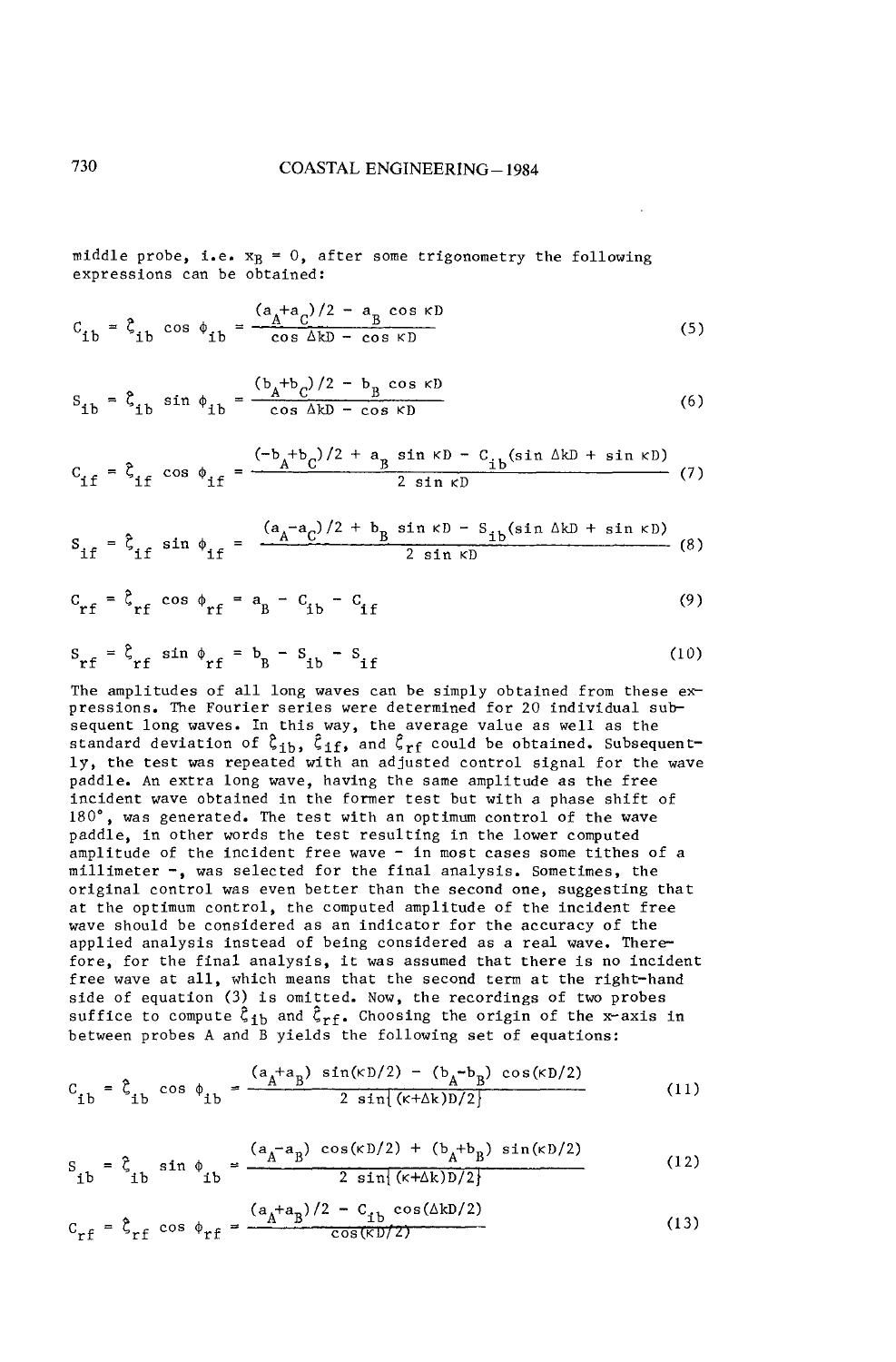$$
S_{rf} = \xi_{rf} \sin \phi_{rf} = \frac{(b_A + b_B)/2 - S_{1b} \cos(\Delta k D/2)}{\cos(\kappa D/2)}
$$
(14)

All presented results are obtained from the above set of equations.

A fourth probe was positioned above the slope just in front of the location where the highest waves break. In this way, it could be checked if the wave groups had the same modulation just before breaking as above the horizontal bed. No measuring devices were installed within the surf zone.

#### 5 TEST PROGRAMME

The test conditions were selected to enable verification of the theoretical model presented by Symonds et al. (1982). They show that the zone between the minimum and the maximum positions of the breakpoint acts as a forcing region. Free long waves at the group period and harmonics are radiated away from this region both shoreward and seaward. As the waves which propagate shoreward are assumed to be fully reflected at the shoreline, standing waves are produced inshore of the forcing region. The reflected waves move through the forcing region and radiate seaward. Thus, the amplitudes of the resultant outgoing waves depend on the relative phase between the reflected waves and the waves radiated seaward directly from the forcing region. This is shown schematically in Figure 3 for the wave at the group frequency. The amplitude of this wave at the outer limit of the forcing



Fig. <sup>3</sup> Schematic representation of the results obtained by Symonds et al. (1982)

region, normalized by the variation about the mean of the steady state set-up, appears to be a function of the parameter  $\chi$  and the modulation ratio of the incident primary waves  $\hat{\eta}_1/\hat{\eta}_2$ . The parameter  $\chi$  depends on the mean distance X between the breakpoint and the shoreline, the group frequency  $\Delta\omega$ , and the beach slope  $\beta$ .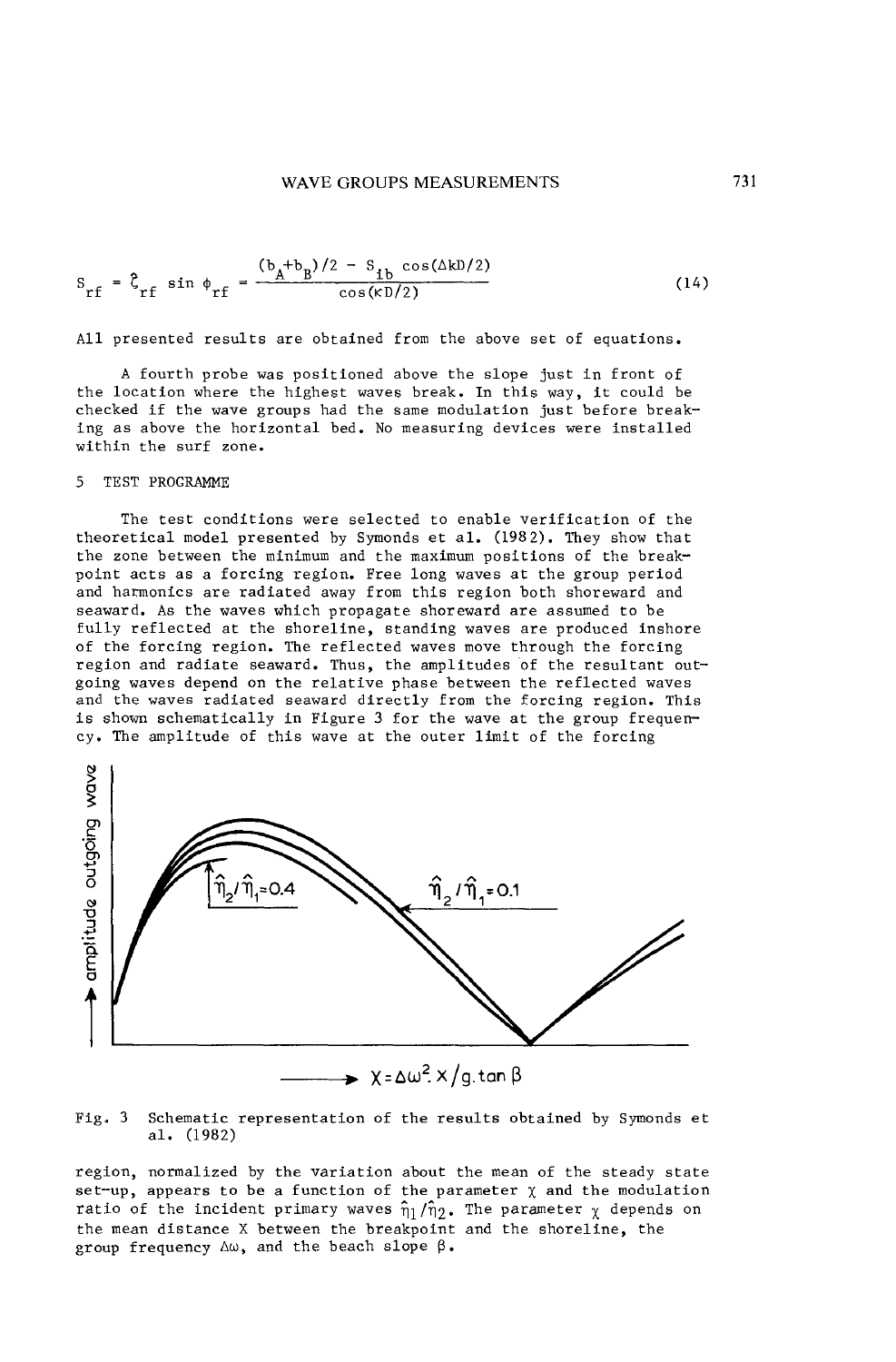Table <sup>1</sup> presents the test programme, which was divided up into five test series. For the tabulated values of  $\chi$  the mean position of the breakpoint had to be estimated. This quantity was obtained using the same equation as applied by Symonds et al.:

$$
X = \frac{\eta_1}{\gamma \tan \beta} \tag{15}
$$

where the raio of wave amplitude to water depth at breaking has been assumed to be  $\gamma = 0.4$  (see Bowen et al., 1968). The results of Symonds et al. imply among other things that the outgoing free wave does not depend on the individual primary wave frequencies  $\omega_1$  and  $\omega_2$ , but on their difference Aw only. To check this, series A and B, each repre-

| test            | χ    | $\boldsymbol{\hat{\eta}_1}$ | ۰<br>n <sub>2</sub> | $\omega_1$ | $\omega_2$ | Δω      |
|-----------------|------|-----------------------------|---------------------|------------|------------|---------|
|                 |      | (m)                         | (m)                 | (rad/s)    | (rad/s)    | (rad/s) |
| $A-1$           | 4.72 | 0.055                       | 0.011               | 3,062      | 2,145      | 0.917   |
| $A - 2$         | 3.29 | 0.055                       | 0.011               | 3.062      | 2,296      | 0.766   |
| $A - 3$         | 2.08 | 0.055                       | 0.011               | 3.065      | 2.456      | 0.609   |
| $A - 4$         | 1,18 | 0.055                       | 0.011               | 3,077      | 2.618      | 0.459   |
| $A - 5$         | 0.53 | 0.055                       | 0.011               | 3,063      | 2.755      | 0.308   |
| $B-1$           | 4.78 | 0.055                       | 0.011               | 4.295      | 3.372      | 0.923   |
| $B-2$           | 3.34 | 0.055                       | 0.011               | 4,065      | 3,293      | 0.772   |
| $B-3$           | 2.12 | 0.055                       | 0.011               | 4.070      | 3.455      | 0.615   |
| $B - 4$         | 1.19 | 0.055                       | 0.011               | 4,071      | 3,609      | 0,462   |
| $B - 5$         | 0.53 | 0.055                       | 0.011               | 4.070      | 3.762      | 0.308   |
| $C-1$           | 4.86 | 0.080                       | 0.016               | 4.294      | 3.522      | 0.772   |
| $C - 2 = B - 2$ | 3.34 | 0.055                       | 0.011               | 4,065      | 3,293      | 0.772   |
| $C-3$           | 2.13 | 0.035                       | 0,007               | 4.295      | 3.523      | 0,772   |
| $D - 1 = A - 3$ | 2.08 | 0.055                       | 0.011               | 3.065      | 2.456      | 0.609   |
| $D-2$           | 1.32 | 0.035                       | 0.007               | 3,065      | 2,456      | 0,609   |
| $D-3$           | 1.13 | 0.030                       | 0.006               | 3.065      | 2.456      | 0.609   |
| $E-1$           | 3.04 | 0.035                       | 0.028               | 4.295      | 3.372      | 0.923   |
| $E-2$           | 2.13 | 0.035                       | 0.028               | 4.294      | 3.522      | 0.772   |
| $E-3$           | 1.35 | 0.035                       | 0.028               | 4.296      | 3.681      | 0.615   |
| $E - 4$         | 0.76 | 0.035                       | 0.028               | 4.294      | 3,833      | 0.461   |
| $E-5$           | 0.34 | 0.035                       | 0.028               | 4.296      | 3.988      | 0.308   |

Table <sup>1</sup> Test programme

senting one specific wave frequency  $\omega_1$ , were designed to cover the same set of values for the parameter  $\chi_\bullet$  In these series the variation of  $\chi$  has been obtained by a change of  $\omega_2$ . In series C and D the wave frequencies are fixed and, instead, the amplitudes of the primary waves are changed. In the model of Symonds et al. the breakpoint is taken to vary slnusoidally, implying a weak modulation of the primary wave system. Therefore, series A, B, C and D all have the same low ratio of modulation  $(\hat{\eta}_2/\hat{\eta}_1 = 0.2)$ . Of course, in nature far higher ratios are encountered. To obtain an idea of the effect of such modulations, series E was added to the programme.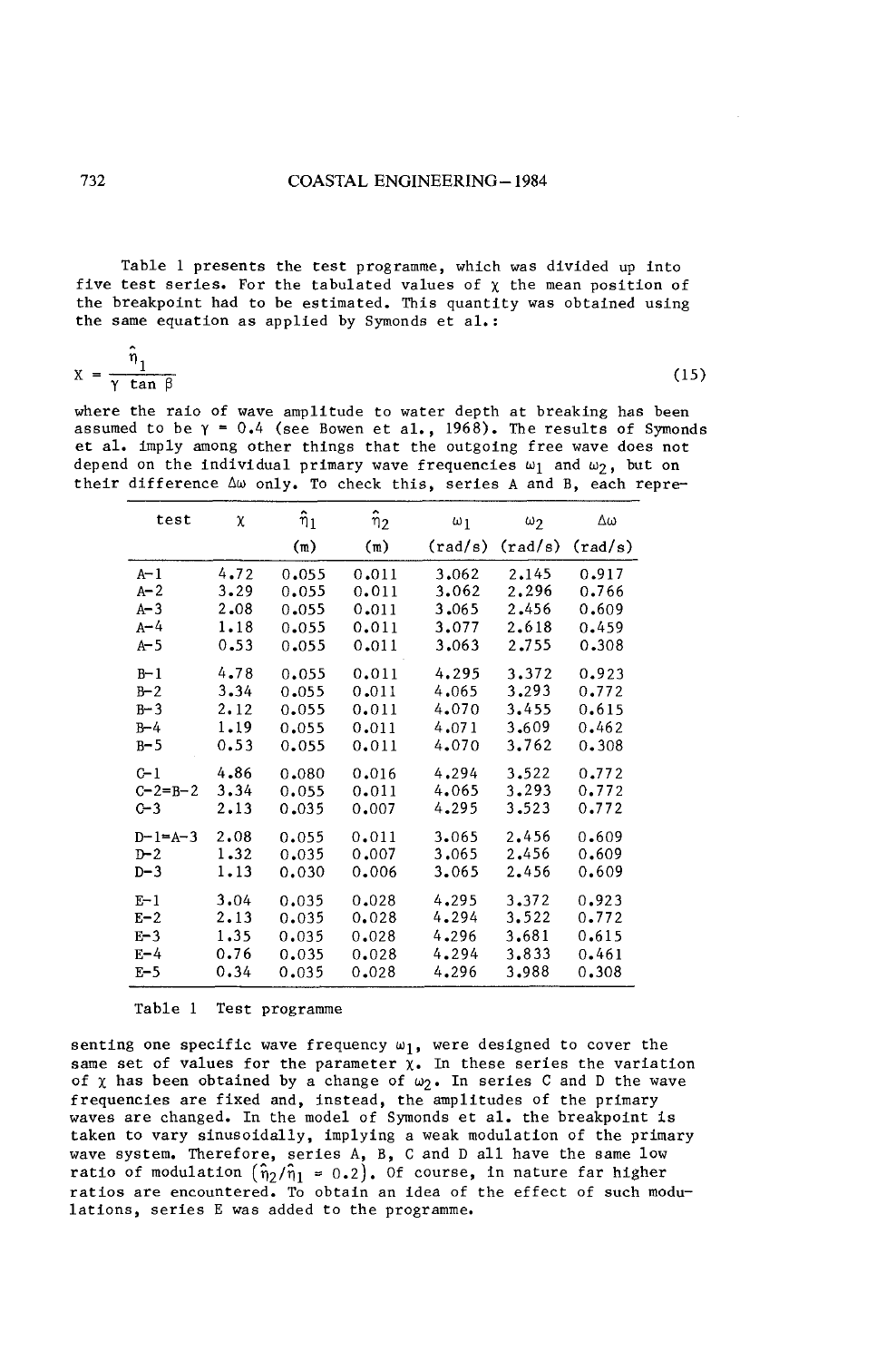

Fig. 4 Measured and theoretical bound long waves for weakly<br>modulated primary waves,  $\hat{\eta}_2/\hat{\eta}_1 = 0.2$ 



Fig. 5 Measured and theoretical bound long waves for almost fully modulated primary waves,  $\hat{\eta}_2/\hat{\eta}_1 = 0.8$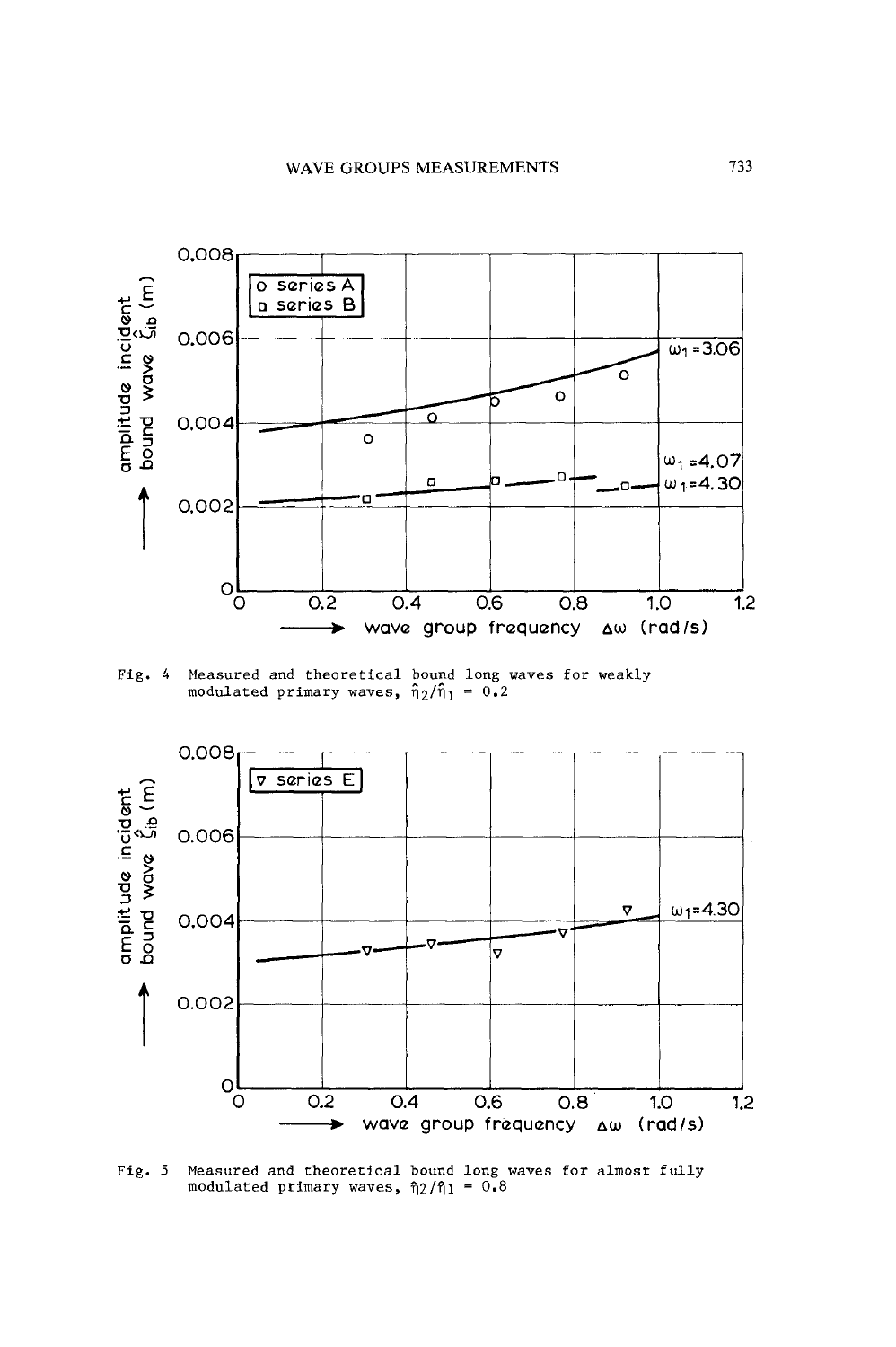

Fig. 7 Comparison of measured bound waves with theory, all tests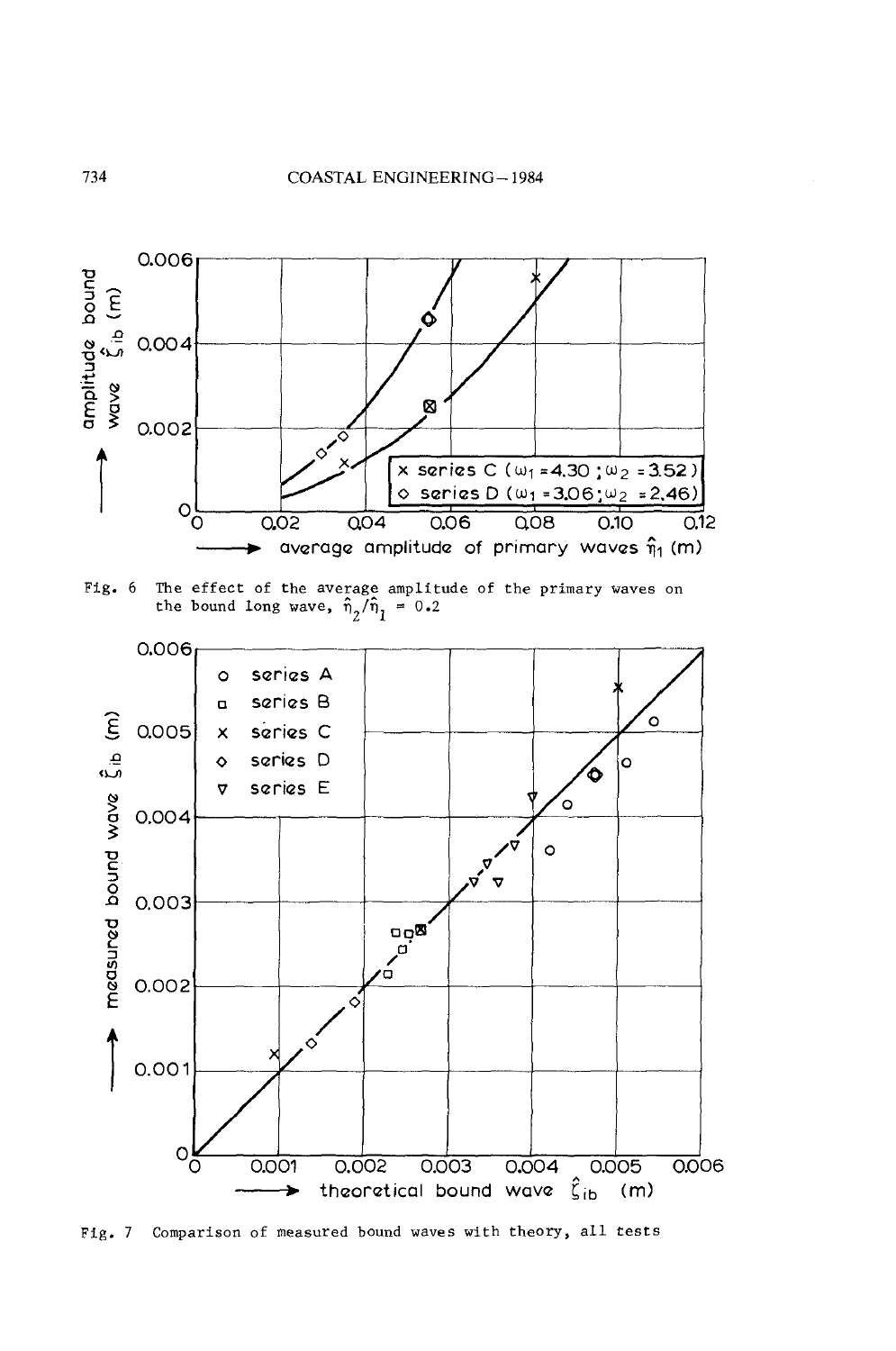#### 6 RESULTS

For all the test series, the measured amplitudes of the Incident bound long waves are shown in Figures 4 to 6. The solid lines in these figures represent the theoretical values as given by Ottesen Hansen (1978). Both for weakly and almost fully modulated wave signals, the agreement between measured and theoretical values is quite satisfactory. According to the theory, the amplitude of the bound long wave should be proportional to the product of the primary wave amplitudes  $\eta_1$  and  $\eta_2$ . As shown in Figure 6, this is confirmed by the measurements. In Figure 7 the measured values are plotted against the theoretical ones for all test conditions. The high correlation shown in this figure gives an indication of the accuracy of the measuring procedure applied.

Longuet-Higgins and Stewart (1962) have suggested that the incident bound wave is reflected from the surf zone and radiated seaward as a free long wave. Using this concept, one would expect some correlation between both waves. However, as shown in Figure 8, the correlation is very poor. Moreover, for some conditions the reflected wave is even higher than the incident one. Both results support the relevance of the model of Symonds et al.



Fig. 8 Relation between incident bound long waves and outgoing free long waves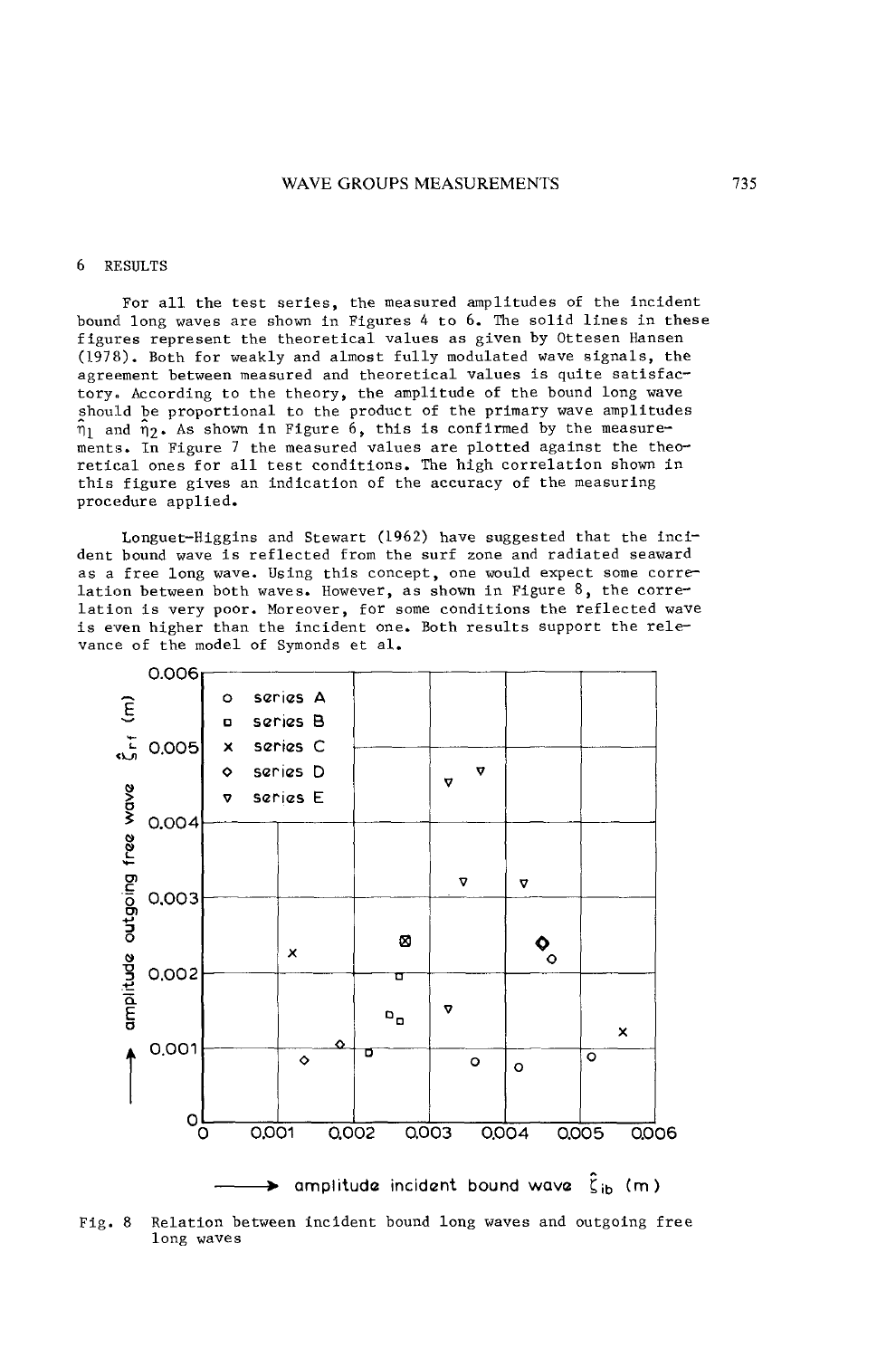

Fig. 9 Measured outgoing free long waves for weakly modulated primary waves,  $\eta_{\textit{o}}/\eta_{\textit{i}} = 0.2$ 



Fig. 10 Measured outgoing free long waves for almost fully modulated<br>primary waves,  $\hat{\eta}_2/\hat{\eta}_1 = 0.8$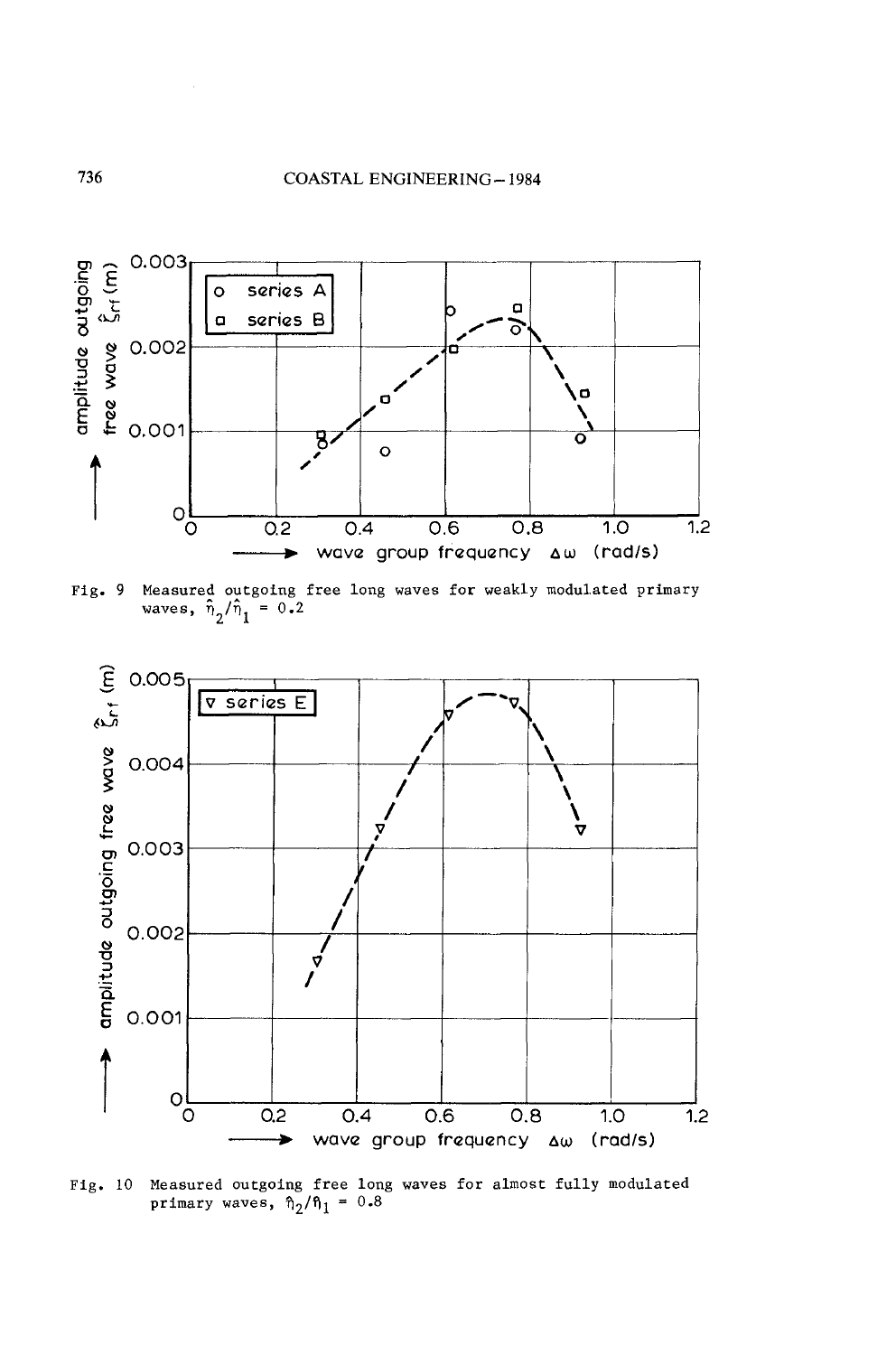The measured amplitudes of the outgoing free waves are shown for each test series separately in Figures <sup>9</sup> to 11. The barred lines on these figures merely connect the measured values; they don not refer to any theory. Figure 9 shows that the results for series A and B compare quite well with one another, which is again in accordance with the model of Symonds et al. This model is also qualitatively confirmed by the results shown in Figure 11. This figure shows clearly that increasing the primary wave amplitudes, or, in other words, increasing the mean position X of the breakpoint, does not necessarily result in an increase of the amplitude of the outgoing wave. The results of the tests with almost fully modulated primary waves show the same trend as that found for the weakly modulated waves (see Figure 10).

To be able to compare the experimental results with the model of Symonds et al. in a quantitative way, some assumptions have to be made. Firstly, the mean position X of the breakpoint was not measured. This quantity was obtained using equation (15). Secondly, the experimental results are obtained at a water depth of 0.50 m, whereas the theoretical results refer to the amplitude of the outgoing wave at the outer limit of the wave breaking region. This amplitude was estimated as follows:

$$
\hat{\xi}_{\mathbf{rf},b} = \left(\frac{0.50}{d_b}\right)^{\frac{1}{4}} \cdot \hat{\xi}_{\mathbf{rf}} = \left(\frac{0.50 \, \gamma}{\hat{\eta}_1 + \hat{\eta}_2}\right)^{\frac{1}{4}} \cdot \hat{\xi}_{\mathbf{rf}}
$$
(16)



Fig. 11 The effect of the average amplitude of the primary waves on the outgoing free long wave,  $\hat{\eta}_{\alpha}/\hat{\eta}_{\alpha} = 0.2$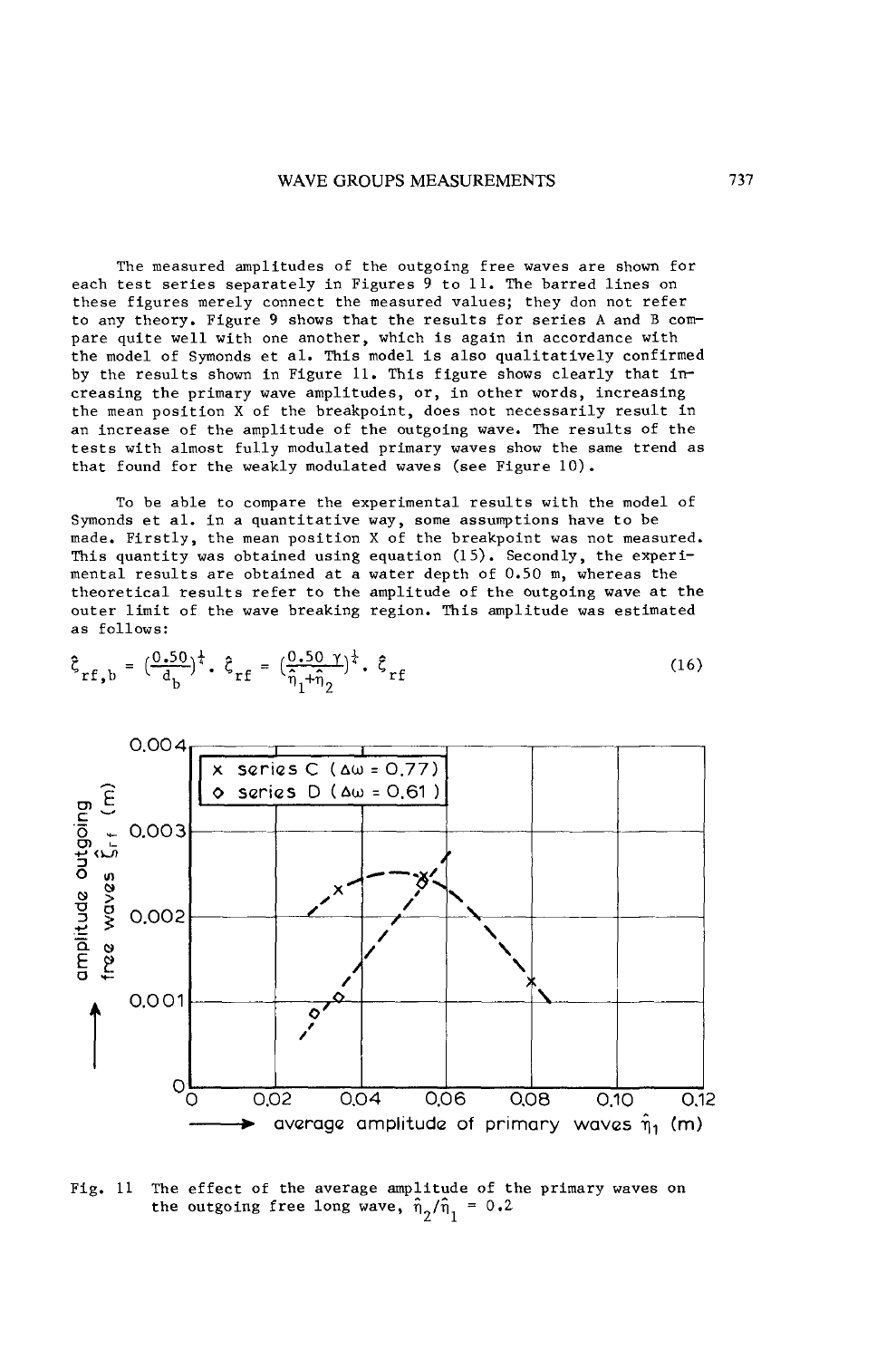

Fig. 12 Comparison of normalized outgoing long waves with the theory of Symonds et al., weakly modulated primary waves



Fig. 13 Normalized outgoing long waves for almost fully modulated primary waves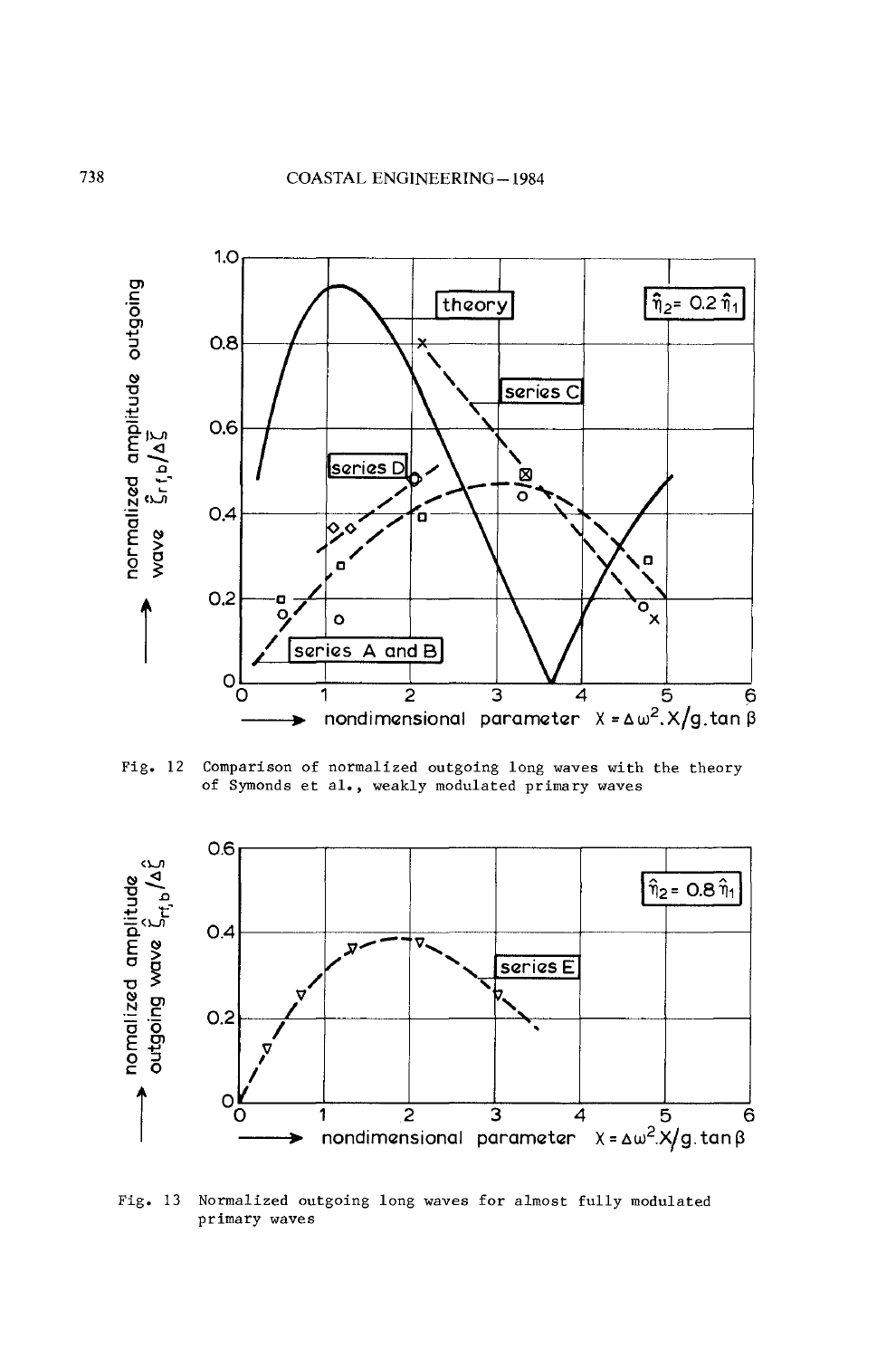Finally, the theoretical results are normalized by the variation about the mean of the set-up at the shoreline which would be obtained for monochromatic waves with the same amplitudes. Again in accordance with Symonds et al. this variation has been estimated to be:

$$
\Delta \overline{\zeta} = \frac{3}{2} \gamma \hat{\eta}_2 \tag{17}
$$

Using equations (15) to (17), the experimental results can be plotted against the theory. Figure 12 shows, in spite of a qualitative agreement, that the deviations are significant. It is presumed that this is due to the assumptions underlying the conceptual model. For instance, the bound wave associated with the incoming wave groups, has not been included in the model. Moreover, the formulation precludes any modulation of the primary waves inside the surf zone. Another major assumption of the theoretical model is that the long waves propagating shoreward are supposed to be fully reflected at the shoreline.

Symonds et al. also assume a sinusoidal variation of the breakpoint, which restricts a qualitative comparison between the theory and experiments to those tests carried out with weakly modulated primary waves. Nonetheless, for comparison, the normalized results of series E are presented in Figure 13. Studying Figures 12 and 13 reveals that the effect of the ratio of wave modulation qualitatively agrees with the theoretical trend presented in Figure 3.

## 7 CONCLUSIONS

Two-dimensional surf beat induced by bichromatic waves has been investigated experimentally. The following conclusions can be drawn:

- The wave action at the wave group frequency can be reproduced correctly, applying a sophisticated control of the wave paddle, including second-order wave generation and active wave absorption at the paddle face.
- Two-dimensional surf beat induced by incident wave groups should be considered as the result of two wave systems, viz. incident bound waves, propagating at the group velocity, and outgoing free waves, which are generated in the surf zone.
- The experiments confirm the theoretical values for the amplitude of the incident bound wave, which is often termed as set-down, as obtained with a Stokes expansion of the wave equations to second order.
- There is no correlation between the incident bound waves and the outgoing free waves.
- The theoretical model of Symonds et al. and the experimental results for the free waves, which are generated in the surf zone and radiated seaward, agree qualitatively.